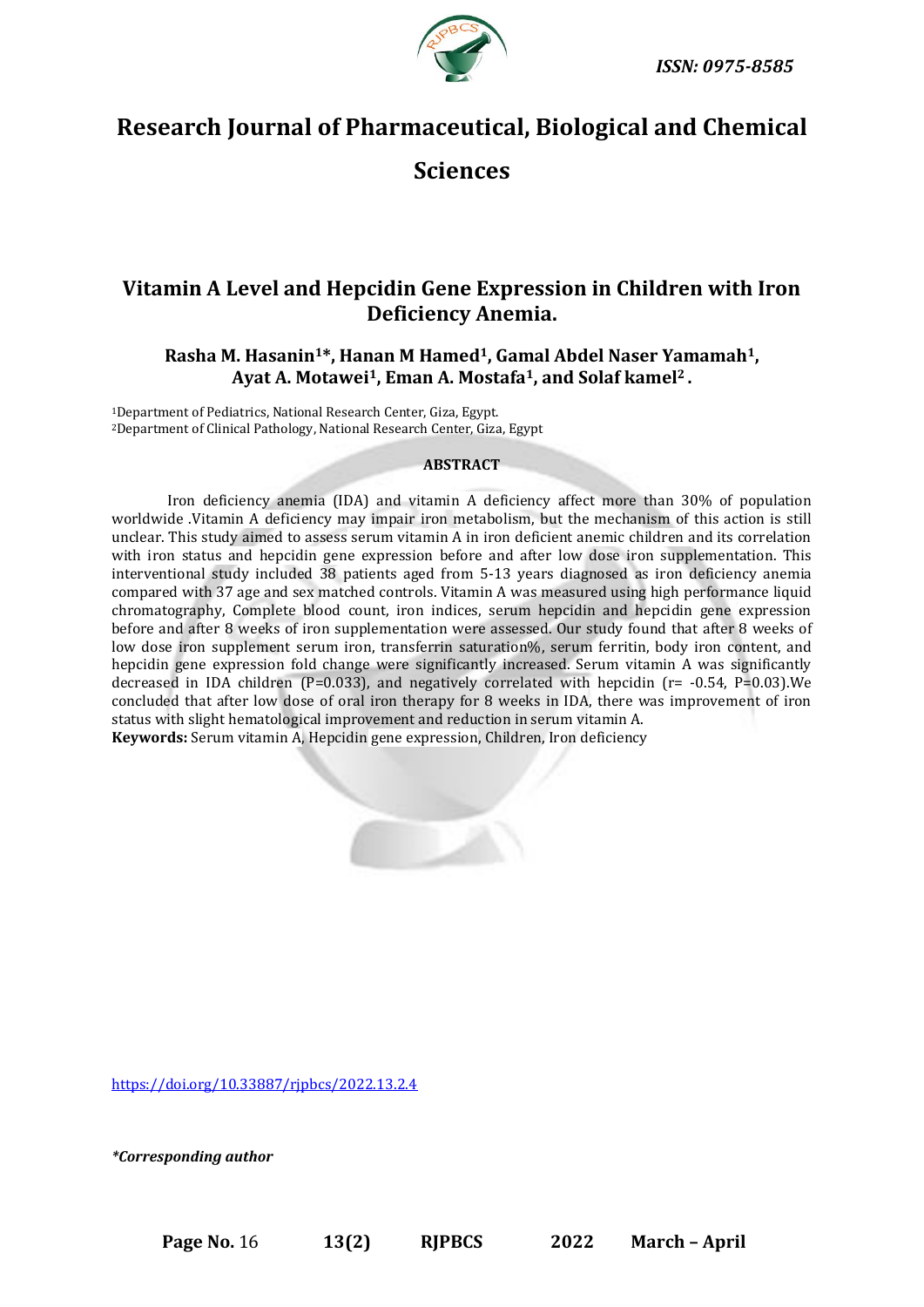

#### **INTRODUCTION**

Iron deficiency anemia (IDA) is considered a major health problem among school children in our country and other developing countries. Iron deficiency (ID) can cause growth retardation, increased incidence of infection and reduced life vitality. Moreover, it can cause many complications during child birth period in females [1].Globally, 50% of cases of anemia are due to ID [2].

Vitamin A deficiency (VAD) involves about 190 million children globally which cause night blindness, xerophthalmia, infection and iron deficiency anemia [3]. Iron deficiency anemia and vitamin A deficiency were found to be closely related in both humans and animals [4].

Worldwide, Iron deficiency anemia and Vitamin A deficiency involve more than 30% of population. Infants, children and pregnant women are the most risk groups for these deficiencies [5].

Many studies showed that, the metabolism of vitamin A and iron are closely related [6-7] Roodenburget al., found that vitamin A deficiency affects hematopoiesis by influencing iron tissue mobilization and absorption [8].Shi et al., found that iron deficiency could affect vitamin A nutritional status by influencing absorption ,storage and transportation of vitamin A[9] , while Tanumihardjo, found that iron supplementation improves iron status and could induce vitamin A reduction. The mechanism of enhancing effect of iron on vitamin A reduction isn't known [10].

Hepcidin, is a 25-amino acid peptide hormone produced in the liver discovered in 2001, which is a central regulator of systemic iron metabolism .The initial role of hepcidin is to control the iron amount by controlling the absorption of iron from the intestine and release of iron into our circulation from spleen macrophages and enterocytes[11-12].

Hepcidin gene expression is stimulated by iron, obesity and chronic inflammation to limit iron availability, while hepcidin gene expression is inhibited by iron deficiency, hypoxia and erythropoietin to increase iron availability for erythropoiesis[13].

It's known that vitamin A have a regulatory role on many genes in addition to its antioxidant effects. Research on rats suggested that vitamin A may regulate the biosynthesis of hepcidin gene as its deficiency may increase hepcidin gene expression and inturn change in iron hematostasis[14].Human studies especially in children are lacking.

Intervention programs for treatment and prevention of IDA by using traditional iron supplementation and food fortification appear to be insufficient for solving this problem.

Failure of previous programs may be due to complexity of many factors, vitamin A deficiency is one of them [15].Other factor is the absorption of a large oral dose of iron (Traditional dose) will cause an increase in plasma iron, which in turn will cause an increase in hepcidin, which in turn will interfere with iron absorption of the next dose of iron [16]. So our study aimed to assess the effect of low dose oral iron supplement on level of serum vitamin A and to study the response of hematological parameter ,iron status and hepcidin gene expression to this dose in iron deficiency anemia.

#### **MATERIALS AND METHODS**

This interventional study was conducted in Pediatrics Clinic in the Centre of Excellence in National Research Centre, Egyptian the period from March to September 2020.The study included 38patients aged from 5-13 years diagnosed as iron deficiency according to criteria of WHO,2001[17] (serum ferritin ≤30 mg/l, transferrin saturation ≤16%,mean corpuscular volume (MCV)≤73 fl and corpuscular hemoglobin concentration(MCHC)  $\leq$ 32 g/l), and anemic (hemoglobin level $\leq$  11 g/dL) adopted by Egypt Demographic and Health Survey[18].

Laboratory investigations were done in the form of complete blood count (CBC), serum iron, total iron binding capacity, and serum ferritin and those who were eligible for the study were included. Exclusion criteria were: concurrent infection (C reactive protein (CRP)> 5), chronic inflammatory diseases (rheumatic disease, inflammatory bowel disease), parasitic infestation, thalssemia traits α & β (they were ruled out by reticulocyte count  $\%$  <2% and HB electrophoresis (A<sub>2</sub><4%), lead toxicity, iron,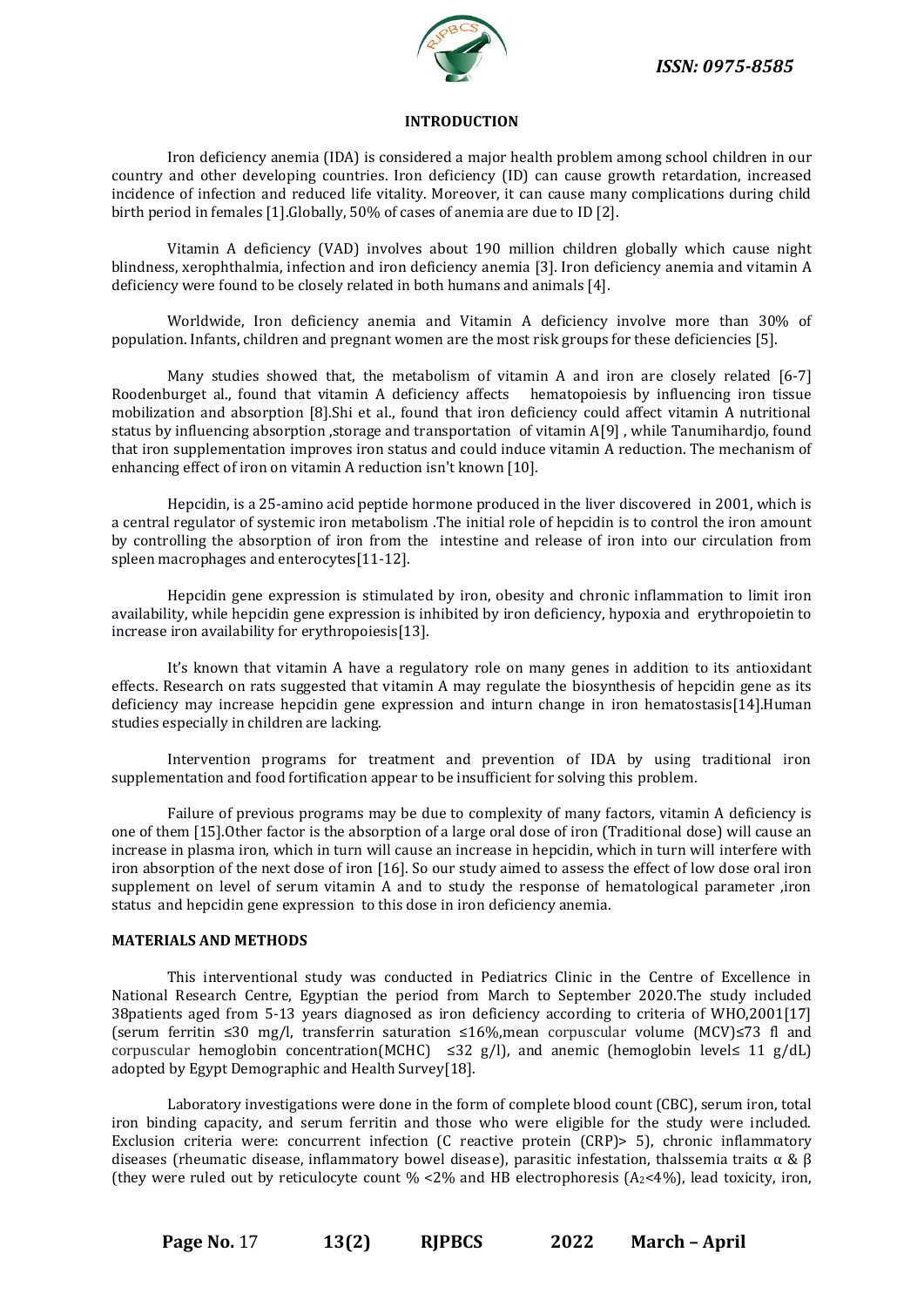

vitamin A supplementation and blood transfusion during the last 6 months. Thirty seven healthy children age and sex matched were enrolled in the study as a control group.

All the included children were subjected to full history taking with stress on dietetic history, iron or vitamin A supplementation during last 6 months. Manifestation of iron deficiency (fatigue, leg cramps on climbing stairs, poor school performance, cold intolerance and reduced resistance to infection) were looked for. Full clinical examination was carried out to detect signs of iron deficiency as pallor of the mucous membranes, koilonychia, glossy tongue, atrophy of the lingual papillae and angular stomatitis. Also, we stressed on manifestation of vitamin A deficiency as night blindness, xerophthalmia and recurrent infection.

Five ml of venous blood were withdrawn under aseptic conditions; withdrawal from 10 to 11am (to avoid diurnal variation), 2ml were collected into EDTA vacutainer tubes (one ml for CBC & reticulocyte count and the other for hepcidin gene expression), the other 3ml were collected into plain tubes and centrifuged, serum samples were stored at  $-80<sup>o</sup>C$  for further laboratory investigations.

#### **Laboratory Investigations**:

The following were assessed to all patients and controls: complete blood count (using automated hematology analyzer SysmxXN100**(Sysmex America Inc)**,reticulocyte count (using automated hematology analyzer Sysmx XN100i**(Sysmex America Inc)**,

CRP(using IMMUNOSPEC REFE 29-056)**(Bioquote Ltd, UK)**, serum iron and total iron binding capacity (TIBC) (using Olympus AU400(Autoanalyzer , Japan).Serum ferritin (SF)(Biocheck, Inc;Cat. No. EC-1025[\)BioCheck, Inc.](http://www.biocheckinc.com/otheranalytes) Transferrin saturation % was calculated using the following formula[17](TS%= serum iron /TIBC ×100).Serum soluble transferrin receptor (sTfR) by ELISA (Cat. No: E0281Hu[\)](https://www.biovendor.com/stfr-human-elisa-soluble-transferrin-receptor) [\(BioVendorInc\). Serum hepcidin by ELISA \(CatNo: E1019 Hu\)](https://www.biovendor.com/stfr-human-elisa-soluble-transferrin-receptor)**(Bioassay Technology Lab, China).**

Body total iron content(BTIC)(mg/kg) was calculated from the following equation BTIC=[-log(sTfR/SF)- 2.8229]/0.1207.TFR-F index was calculated from the following equation TFR-F indexsTfR(mg/L)/LogSF(ug/L)[19].

#### **Molecular study of hepcidin gene expression using reverse transcriptase polymerase chain reaction:**

Ribonucleic acid (RNA) was extracted using QIAamp RNA Blood Mini kits (QIAGEN, Hilden, Germany) according to the manufacturer's instructions. Samples were extracted on the same day. The final RNA concentration was determined using a spectrophotometer (Nanodrop 2000, Therom Fisher, Walthm, USA) and RNA purity was verified by an average A260/A280 ratio of 1.98 (range, 1.97–2.01).

RNA was reverse transcribed to complementary deoxyribonucleic acid (cDNA) using a highcapacity cDNA reverse transcription kit (Applied Biosystems®, Branchburg, New Jersey, USA) in a final volume of 20 µl. Negative control samples were included in each set of reactions. Reactions were incubated at 25°C for 10 min, followed by 37°C for 120 min and final denaturation at 85°C for 5 min. The reaction was carried out in the Bio-Rad Thermal Cycler (Life Science Research). cDNA was stored at −20°C.

#### Real-time polymerase chain reaction:

Gene expression of hepcidin was measured using TaqMan® Amplification System (Applied Biosystems®, Branchburg, New Jersey, USA). All samples were run in a final reaction volume of 20 μl. The reaction mix was combined using 10 µl TaqMan® Universal PCR Master Mix, 3 µl of cDNA, 6 µl of Dnase free water and 1 µl of specific primers and probes 20x20 (Applied Biosystems®, Branchburg, New Jersey, USA). Expression of hepcidin gene was normalized using the Glyceraldhyde 3-phosphate dehydrogenase (GADPH) housekeeping gene. The PCR run was carried out using the thermal profile 50°C for 2 min, 95°C for 10 min, 40 cycles of 95°C for 15 s and 60°C for 1 min on the (Roror -Gene Q – Qiagen -Germany).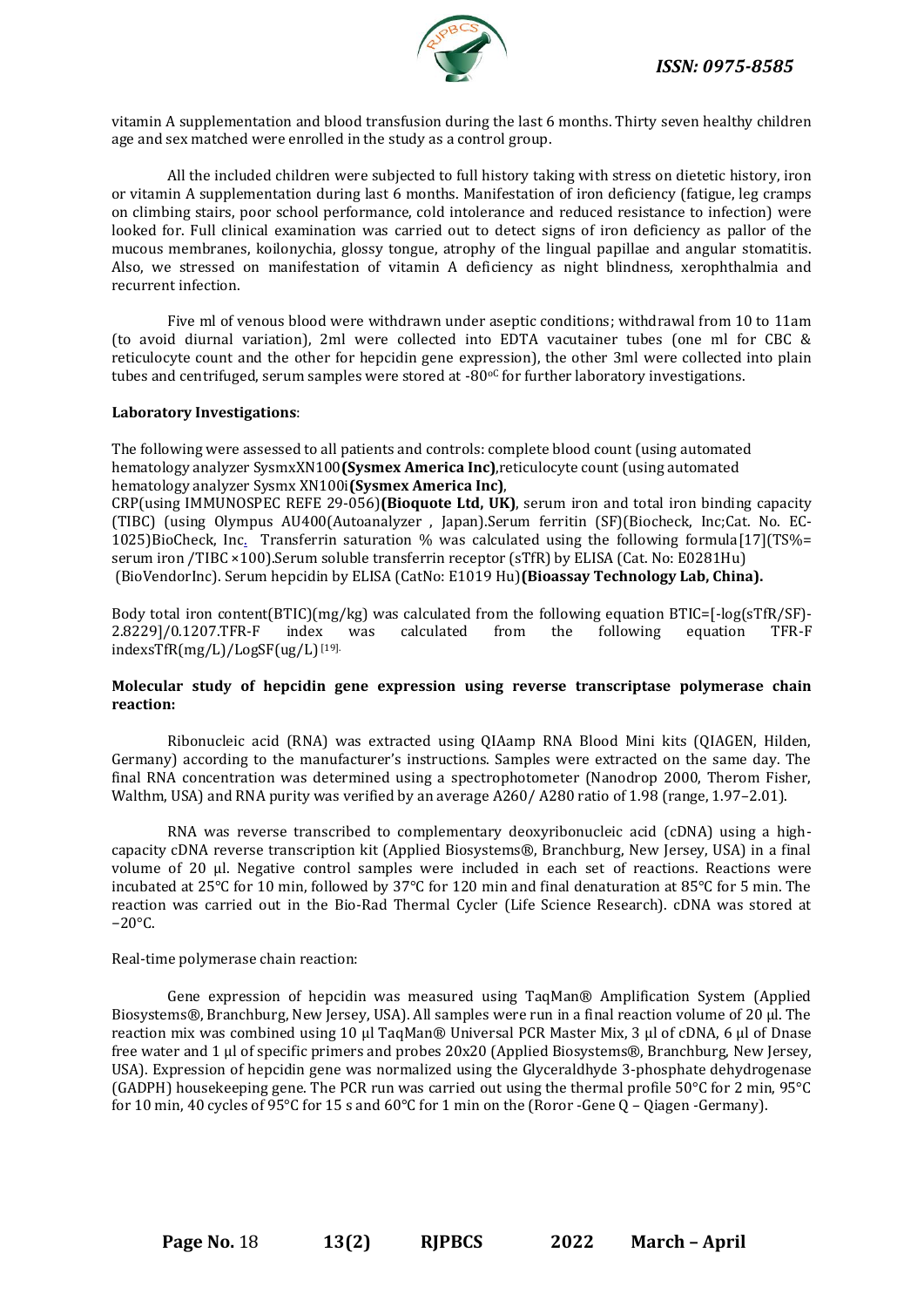

#### **Assessment of vitamin A using high performance liquid chromatography (HPLC):**

Vitamin A was estimated by HPLC method as described previously by Hussein et al. [20] Sample was extracted by ethanol and hexane, dissolved and filtered by hydrophilic PVDF.

The filtrate was then injected onto a reversed phase column (C18-25cm,5μm particle size) and UV detector was set at 325 nm. The concentrations in samples were obtained from the standard curve.

IDA group was treated with low dose of oral iron syrup (10 mg/day for8 weeks) in a trial of testing the therapeutic efficacy (according to Moretti et al., Schrier and Hamed et al.,)[21,22,23].with avoidance of hazards. Each 5 ml is composed of 57.51 mg ferric ammonium citrate equivalent to 10 mg elemental iron. Treated children were followed up every 4 weeks for 8 weeks. Information was obtained regarding any complaints and adverse effects on each follow-up visit.

Full history taking, complete physical examination and all laboratory investigations were repeated one day after completing iron therapy for 32 children (6 missed patients didn't come for follow up).

The guardians of all patients and controls were informed about the content & type of the study and informed written consents were obtained from all of them. The study was approved by the ethical committee of National Research Center number (18096) according to the Institutional Committee for the Protection of Human Subjects and adopted by the 18th World Medical Assembly, Helsinki, Finland.

#### **Statistical analysis**

Data were collected, revised, coded and entered to the statistical package SPSS version 18 for Windows; SPSS Inc., Chicago Illinois, USA .The data was normally distributed as tested by Kolmogorov-Smirnov and Shapiro-Wilk for normal distribution. Continuous variables were expressed as means  $\pm$ Standard deviation (SD). Independent t-test was used to compare means of variables for2 unrelated groups. Paired sample t-test was used to compare means of 2 variables (pre and post-iron therapy) within a group. Pearson correlation was used to compute the pair wise associations for a set of variables. The p-values  $\leq 0.05$  were taken as significant.

#### **RESULTS**

Our study included 38 children with IDA (24 males and 14 females) compared with 37 healthy children as control (21 males and 16 females).The mean age of the children with IDA and control were 9.07±2years (ranged from 5 to 13 years) and10.41±2.14 years (ranged from 6 to 14 years) respectively .Laboratory data of the studied groups were presented in table 1, it showed significant reduction in hemoglobin (HB),hematocrit (HCT), MCV, red blood cell distribution width(RDW%), transferrin saturation%, serum iron, and serum ferritin in IDA children. Serum hepcidin was lower in IDA group but not statistically significant. Hepcidin gene expression was significant lower in IDA group. There was no significant difference in serum vitamin A level between both groups.

After low dose oral iron therapy (table 2) IDA group showed improvement in HB, HCT, and MCV but not statistically significant. CRP showed no change after oral iron therapy.

Iron indices (serum iron, transferrin saturation %, and serum ferritin) were significantly increased  $(P = 0.001, 0.001, 0.001$  respectively). The body iron content changed from the iron deficit in tissues (negative value)-5.90±5.796to iron surplus in stores (positive value) 1.29±4.28(P=0.008).Serum hepcidin increased but was not statistically significant while hepcidin gene expression was significantly elevated(P=0.025)**.**On other hand serum vitamin A level was significantly decreased(P=0.033).

Table 3 & figure 1 showed that after iron supplementation serum vitamin A was negatively correlated with serum hepcidin ( $r = -0.54$ ,  $P = 0.03$ ).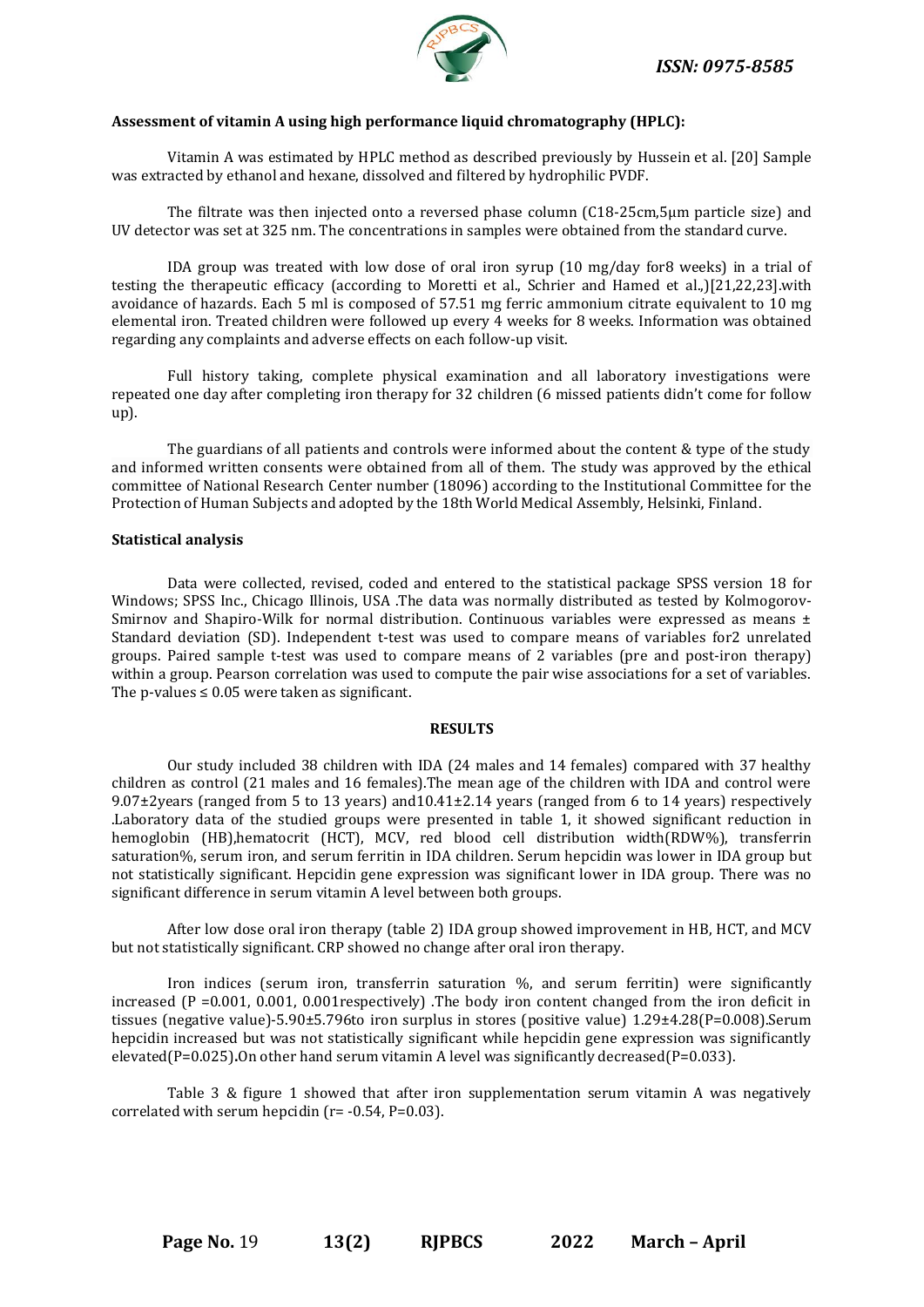



# **Figure 1: Correlation between serum vitamin A and serum hepcidin before(A) and after (B)low dose oral iron supplement .**

|                                      | Control (No= 37) | Patients (No=38)   | P value |
|--------------------------------------|------------------|--------------------|---------|
|                                      | Mean $\pm$ SD    | Mean $\pm$ SD      |         |
|                                      |                  |                    |         |
| Age (years)                          | 10.41±2.14       | $9.07 \pm 2$       | 0.06    |
| Wight (kg)                           | $33.8 \pm 7.96$  | $29.11 \pm 6.01$   | 0.406   |
| Height (cm)                          | 135±18.08        | $127.19 \pm 22.18$ | 0.225   |
| <b>Body Mass Index</b>               | $33.8 \pm 7.96$  | 29.11±6.01         | 0.406   |
| CRP(mg/dl)                           | $0.4 \pm 0.2$    | $0.39 \pm 0.1$     | 0.3     |
| Reticulocyte count (%)               | $1.2 \pm 0.5$    | $1.3 \pm 0.4$      | 0.4     |
| HB(gm/L)                             | $12.42 \pm 0.98$ | $10.89 \pm 1.28$   | 0.001   |
| HCT%                                 | 35.98±2.49       | $31.63 \pm 6.62$   | 0.013   |
| MCV(f)                               | $76 \pm 5.17$    | 67.46±8.83         | 0.001   |
| MCH (pg)                             | 26.21±2.38       | $22.69 \pm 3.63$   | 0.001   |
| MCHC (g/dl)                          | 34.15±1.89       | $31.5 \pm 5.54$    | 0.064   |
| RDW%                                 | $12.16 \pm 1.3$  | $14.47 \pm 2.32$   | 0.002   |
| Serum iron (ug/dl)                   | $92.53 \pm 10.4$ | 33.54±8.21         | 0.001   |
| Serum TIBC (ug/dl)                   | 314.86±38.62     | 340.86±44.71       | 0.62    |
| Transferrin saturation%              | 29.50±8.10       | $12.21 \pm 7.88$   | 0.001   |
| Serum ferritin (ng/dl)               | 118.86±27.44     | $24.20 \pm 2.42$   | 0.001   |
| Serum sTfR1 (mg/L)                   | $0.52 \pm 0.76$  | $0.5 \pm 0.89$     | 0.9     |
| TFR-F index                          | $0.26 \pm 0.38$  | $0.28 \pm 0.41$    | 0.92    |
| Serum hepcidin (pg/ml)               | 409.73±69.5      | 272.01±242.84      | 0.16    |
| Hepcidin gene expression fold change | $3.01 \pm 0.83$  | $1.83 \pm 1.37$    | 0.02    |
| Serum Vitamin A (ug/ml)              | $0.47 \pm 0.017$ | $0.472 \pm 0.011$  | 0.5     |

## **Table 1: Demographic and Laboratory data of the studied group**

BMI; Body mass index, CRP : C reactive protein , HB: hemoglobin, HCT: hematocrit MCV: mean corpuscular volume, MCH: mean corpuscular hemoglobin, MCHC: mean corpuscular hemoglobin concentration, RDW: red blood cell distribution width, TIBC: total iron binding capacity, sTfR1: soluble transferrin receptor I

P-value ≤ 0.05 is significant / Data expressed as mean ± standard deviation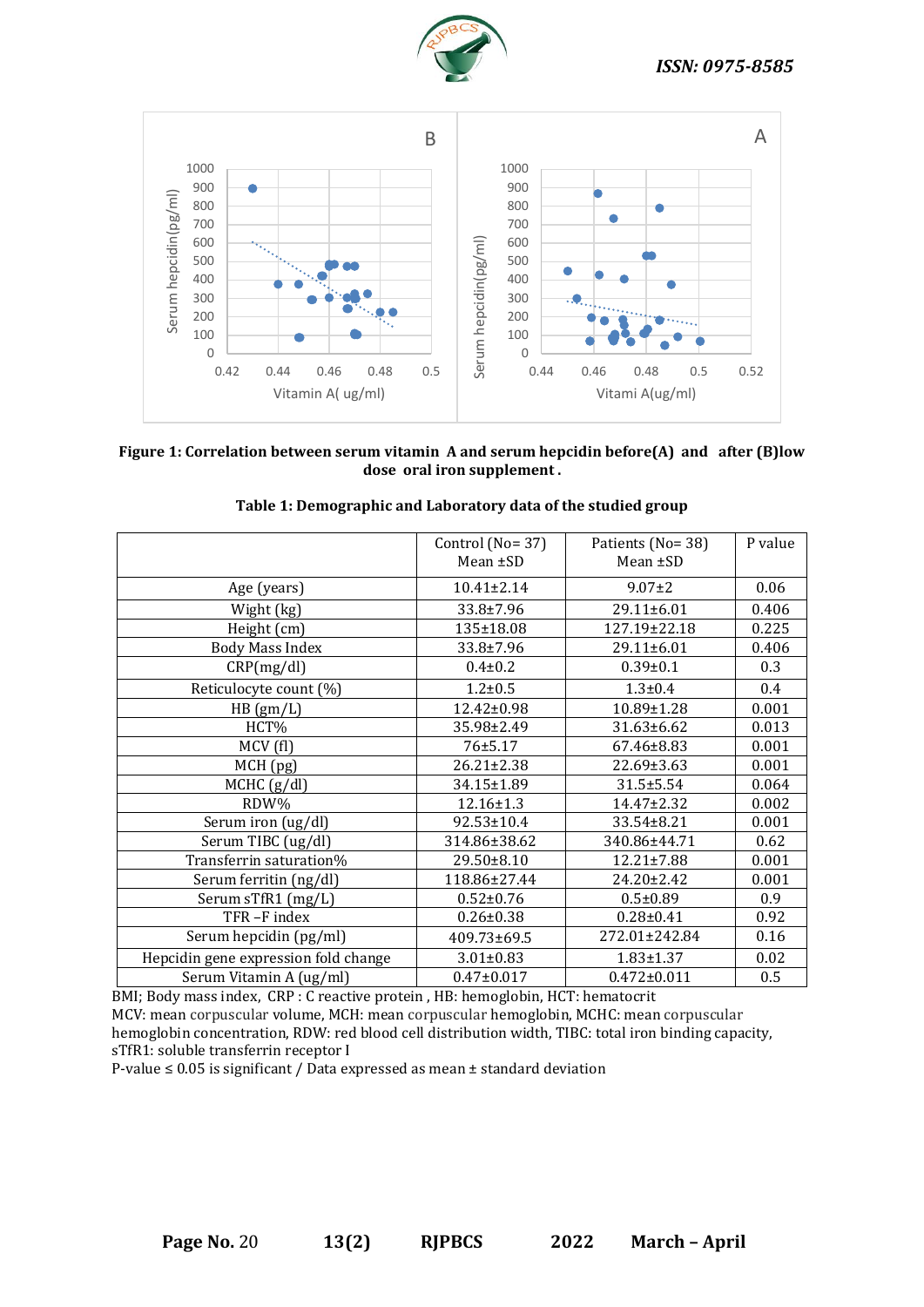

|                                      | Before iron therapy<br>After iron therapy |                   | P value |  |
|--------------------------------------|-------------------------------------------|-------------------|---------|--|
|                                      | Mean ±SD                                  | Mean ±SD          |         |  |
| HB(gm/L)                             | 10.89±1.28                                | 11.35±0.95        | 0.26    |  |
| HCT%                                 | 31.63±6.62                                | 34.46±2.62        | 0.16    |  |
| MCV(f)                               | 67.46±8.83                                | 68.42±8.66        | 0.74    |  |
| MCH (pg)                             | 22.69±3.63                                | 22.68±3.09        | 0.99    |  |
| MCHC (g/dl)                          | $31.5 \pm 5.54$                           | 30.51±8.63        | 0.66    |  |
| RDW%                                 | 14.47±2.32                                | $14+2.11$         | 0.64    |  |
| CRP(mg/dl)                           | $0.39 \pm 0.1$                            | $0.4 \pm 0.2$     | 0.3     |  |
| Serum iron (ug/dl)                   | 33.54±8.21                                | 82.89±40.08       | 0.001   |  |
| Serum TIBC (ug/dl)                   | 340.86±44.71                              | 256.35±76.25      | 0.17    |  |
| Transferrin saturation%              | 12.21±7.88                                | 35.62±21.73       | 0.001   |  |
| Serum ferritin (ng/dl)               | 24.20±2.42                                | 136.13±83.06      | 0.001   |  |
| Serum sTfR (mg/L)                    | $0.5 \pm 0.89$                            | $0.97 \pm 1.3$    | 0.38    |  |
| TFR-Findex                           | $0.28 \pm 0.41$                           | $0.47 \pm 0.67$   | 0.46    |  |
| Body iron content(mg/kg)             | $-5.90 \pm 5.796$                         | $1.29 \pm 4.28$   | 0.008   |  |
| Serum hepcidin (pg/ml)               | 272.01±242.84                             | 373±233.86        | 0.18    |  |
| Hepcidin gene expression fold change | $1.83 \pm 1.37$                           | $2.83 \pm 0.88$   | 0.025   |  |
| Serum Vitamin A (ug/ml)              | $0.472 \pm 0.011$                         | $0.463 \pm 0.013$ | 0.033   |  |

# **Table 2: Comparison of hematological parameters, iron indices and serum vitamin A level before &after iron supplementation.**

HB: hemoglobin, HCT: hematocrit, MCV: mean corpuscular volume, MCH: mean corpuscular hemoglobin, MCHC: mean corpuscular hemoglobin concentration, RDW: red blood cell distribution width,CRP:: C reactive protein, TIBC: total iron binding capacity, sTfR: soluble transferrin receptor, P-value ≤ 0.05 is significant / Data expressed as mean ± standard deviation

# **Table 3 Correlations between laboratory parameters and vitamin A level in iron deficiency anemia before and after treatment.**

|                          | vitamin A<br>(before treatment) |         | vitamin A<br>(after treatment) |         |
|--------------------------|---------------------------------|---------|--------------------------------|---------|
| <b>Variables</b>         | r                               | P-value | r                              | P-value |
| HB                       | $-018$                          | 0.9     | $-018$                         | 0.9     |
| Serum iron               | 0.30                            | 0.36    | 0.3                            | 0.36    |
| Serum TIBC               | $-0.24$                         | 0.41    | $-0.24$                        | 0.4     |
| Transferrin saturation%  | 0.36                            | 0.27    | 0.36                           | 0.27    |
| Serum ferritin           | $-0.36$                         | 0.17    | $-0.34$                        | 0.19    |
| TFR-F index              | $-0.3$                          | 0.9     | $-0.3$                         | 0.9     |
| Body iron content        | $-0.14$                         | 0.60    | $-0.11$                        | 0.66    |
| Serum hepcidin           | $-0.5$                          | 0.05    | $-0.54*$                       | 0.03    |
| Hepcidin gene expression | $-0.12$                         | 0.7     | $-0.12$                        | 0.71    |

HB: hemoglobin, TIBC: total iron binding capacity, sTfR: soluble transferrin receptor

# **DISCUSSION**

Many studies have supported the concept that vitamin A has a role in iron metabolism and, in turn IDA, both in human and in rats. Some researchers suggested that persons with vitamin A deficiency were more prone to develop IDA that was reversed when vitamin A was taken in adequate doses [1].

Numerous mechanisms may explain the role of vitamin A on anemia through its effect on iron hematopoiesis, metabolism, or both and increased resistance to infection, however the exact mechanism is still unclear yet [24].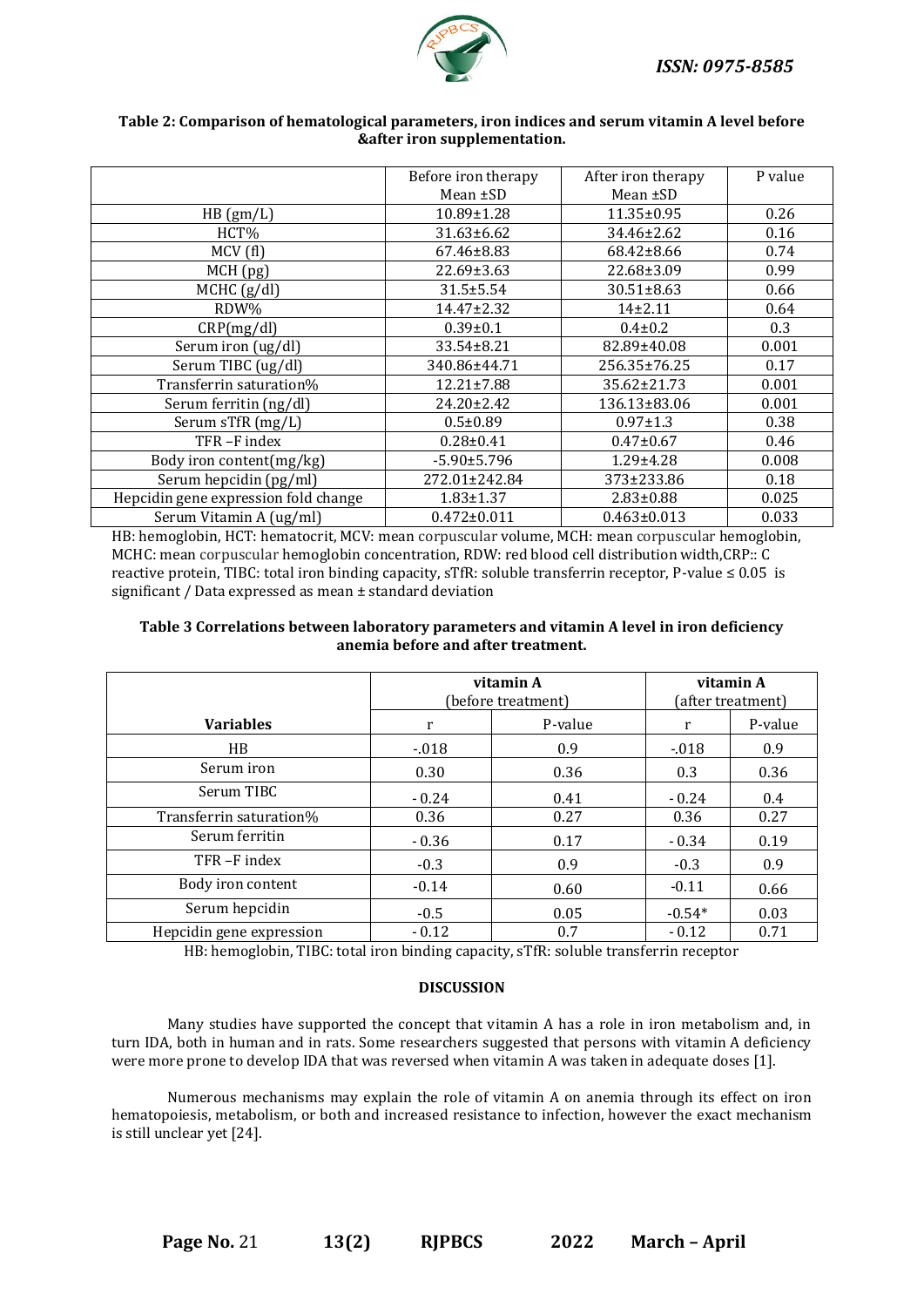

Our study showed that at the base line, there was no significant difference in serum vitamin A between patients and controls. After 2 months of iron supplementation serum vitamin A was reduced significantly in IDA group in comparison to the patients before treatment ( $P = 0.033$ ), that agreed with Tanumihardjo and Wierindiaet al.,[10&24]. Wierindia et al., explained this reduction by redistribution of vitamin A from plasma to the liver or increased vitamin A requirements because of accelerated erythropoiesis, they recommend vitamin A measurement to avoid its deficiency during iron treatment[24].Results of animal studies showed different effects of iron on the intrahepatic balance between cellular uptake and mobilization of vitamin A[14].

Calculated body iron content (indicator for iron absorption)is used to assess the prevalence of IDA and the impact of iron therapy and fortification trials, instead of the conventional markers(serum ferritin and sTfR) ,as it is not affected by malnutrition and inflammation[5].In our study body iron content was increased significantly after iron therapy ( $P = 0.008$ ) without correlation with vitamin A. indicating that VAD had no effect on iron absorption. but would rather affect iron mobilization mechanisms.

VA play a role as ligand-regulated transcription factor form any genes expression, but its role in hepcidin gene expression is unclear [25].Arruda et al., found that VAD rats had increased hepatic hepcidin gene expression, higher concentration of iron in spleen and increased oxidative status than control rats [14].On contrary, Da Cunha et al., found that VAD rats had a lower hepatic hepcidin gene expression concentration than controls [26].Our study showed no correlation between vitamin A and hepcidin gene expression.

In our study negative correlation was found between serum vitamin A and serum hepcidin( $r = -$ 0.54, P=0.03), that agreed with Cruz-Góngora[27].Also ,Citelli et al., found increased hepatic hepcidin in VAD , suggesting that VAD may affect hepatic iron mobilization as well the transcription factors of protein genes involved in the iron bioavailability[6].

After daily iron supplementation for 8 weeks, there was slight improvement in HB, MCV, and MCH compared to the patients before treatment ,while serum iron, transferrin saturation%, serum ferritin , body iron content, and hepcidin gene expression fold change were significantly increased (P  $=0.001$ , P  $= 0.001$ , P  $= 0.001$ , P  $= 0.008$ , P  $= 0.02$  respectively). The little improvement in Hb synthesis may be due to short period of iron therapy (8 weeks) , low dose of iron supplement or lack of iron mobilization due to VAD as reflected by significant increase in ferritin rather than for HB synthesis. However Hamed et al., reported that, low dose iron therapy for 8 weeks could be sufficient to improve antioxidant status and DNA damage together with correction of the hematologic indices. This may indicate that iron treatment alone in absence of micronutrients like vitamin A, cannot efficiently complete the HB synthesis process. Thomas et al., found that vitamin A influences erythrocyte incorporation of iron by influencing iron transport to the bone marrow, iron uptake by the bone marrow and/ or erythropoiesis. It is commonly assumed that 80% of absorbed iron is incorporated into erythrocytes after 14 day. The incorporation rate varies with vitamin A status [28]

A study by Zimmerman et al., found that in children deficient in iron and VA, supplementation with vitamin A mobilizes iron from its stores to support increased erythropoiesis, an effect likely mediated by increase in circulating erythropoietin [23]. In addition to the effect of vitamin A on erythropoiesis, it is believed that VA can suppress the infectious process due to its antioxidant properties, which inturn cause more improvement of HB during the course of treatment.

Hassan and Osama showed that after 12 weeks of iron treatment, one third of their studied children remained anemic. When multi vitamins including vitamin A were added, they became non anemic [29]. Biswas found that vitamin A supplementation along with usual iron therapy was beneficial in long term outcome in children with IDA [1].

Also Al –Mkhlafi found significant impact of vitamin A on iron status among IDA children [30], while Chen et al., did not find any effect of combined therapy of iron and vitamin A in improving anemia [5].

The limitation of our study was the lack of combined therapy of vitamin A and iron to study its effect on erythropoiesis.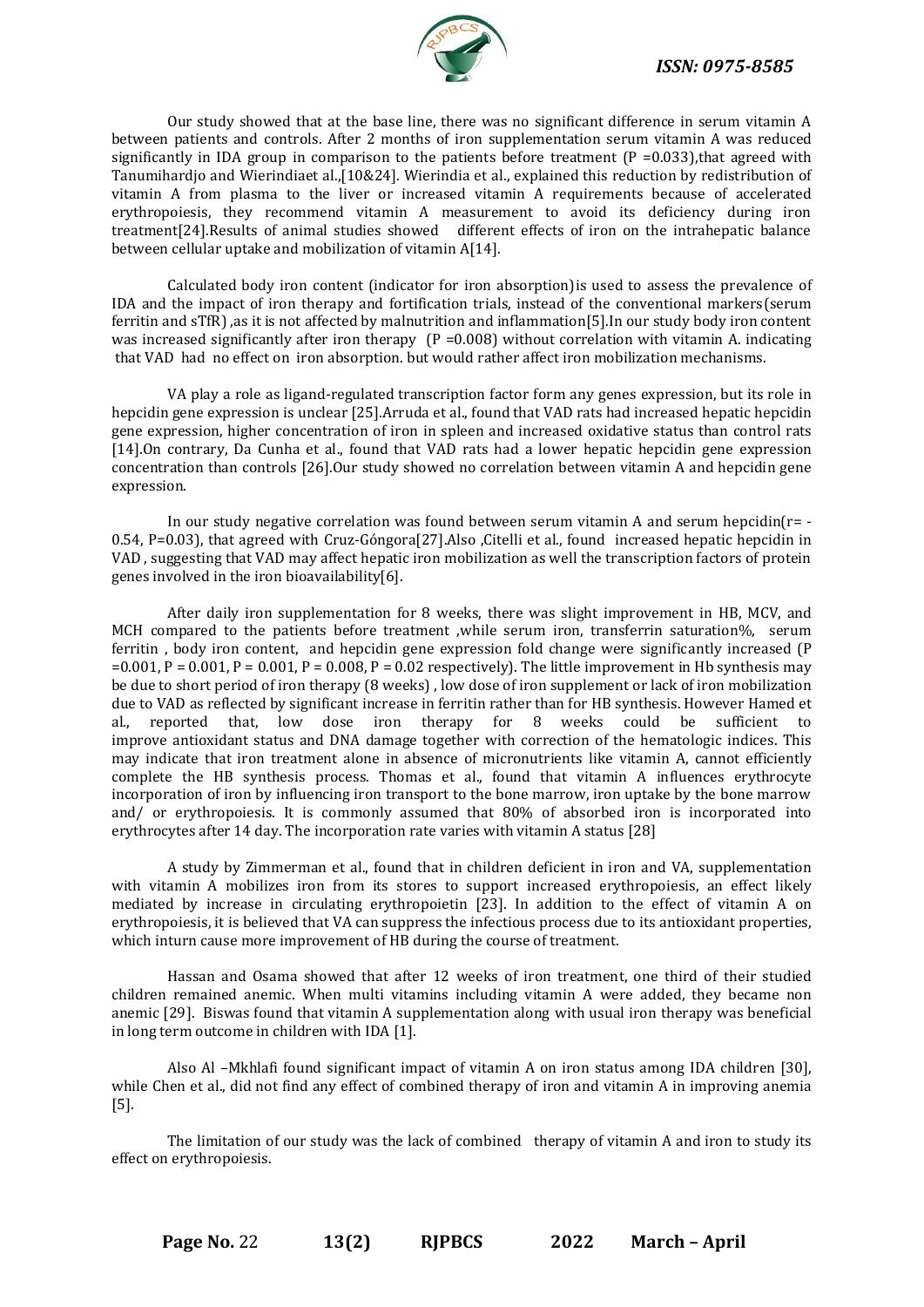

#### **CONCLUSION**

We concluded that after low dose of oral iron therapy for 8 weeks in IDA, there was improvement of iron status, reduction in serum vitamin A and slight hematological improvement. Further large study with different iron doses for longer periods with and without vitamin A supplementation is needed to clarify the exact effect of iron on vitamin A level.

# **ACKNOWLEDGMENT**

The authors are deeply thankful to the Center of Excellence for Medical Research at National Research Centre- Egypt for providing the laboratory facilities without which this work couldn't be completed.

#### **REFERENCES**

- [1] Biswas A. International Journal of Community Medicine and Public Health. 2018 Apr;5(4):1477- 1480
- [2] Iron deficiency anemia: assessment, prevention, and control (2001) A guide for programme managers. Geneva, World Health Organization.
- [3] World Health Organization/Food and Agriculture Organization . Guidelines on food fortification with micronutrients. Geneva: WHO; 2006.
- [4] Yi Ning J. Strube John L. Beard A. Catharine Ross.Iron Deficiency and Marginal Vitamin A Deficiency Affect Growth, Hematological Indices and the Regulation of Iron Metabolism Genes in Rats. Journal of Nutrition, 2002 ;132(12): 3607–3615.
- [5] Ke Chen, Lan Zhang, Hong-yi Luo, Jin Wang ,Qin Li, Meng Mao. No enhancing effect of vitamin A administration on iron absorption or body total iron content in preschool children from Chengdu, China.JNutrSciVitaminol (Tokyo) . 2014;60(4):223-30.
- [6] Citelli M, Bittencourt LL, Silva SV, Pierucci APT, Pedrosa C. Vitamin A modulates the expression of genes involved in iron bioavailability.Biol Trace Elem Res.2012 (149):64–70
- [7] Jiang S, Wang C, Lan L, Zhao D.Vitamin A deficiency aggravates iron deficiency by upregulating the expression of iron regulatory protein-2.Nutrition 2012(28):281–287.
- [8] Roodenburg AJC, West CE, Beguin Y, Van Dijk JE, Van Eijk HG, Marx JJM, Beynen AC. Indicators of erythrocyte formation and degradation in rats with either vitamin A or iron deficiency J Nutr.2000;11:223-30.
- [9] Shi R,Wang C, [LanL](https://europepmc.org/search?query=AUTH:%22Lan%20Lan%22)[,Han W.](https://europepmc.org/search?query=AUTH:%22Wei%20Han%22) Effect of iron deficiency on vitamin A metabolism in rats. Journal of Hygiene Research, 01 Sep 2009, 38(5):535-537
- [10] Sherry A. Tanumihardjo. Vitamin A and Iron Status Are Improved by Vitamin A and Iron Supplementation in Pregnant Indonesian Women. American Society for Nutritional Sciences. 2002
- [11] Evstatiev R, Gasche C. Iron sensing and signaling. Gut.2012 ( 61):933–952.
- [12] [Jeong‐Hoon Lim](https://onlinelibrary.wiley.com/action/doSearch?ContribAuthorStored=Lim%2C+Jeong-Hoon) [,Yeong Woo Park](https://onlinelibrary.wiley.com/action/doSearch?ContribAuthorStored=Park%2C+Yeong+Woo) [,Sun Hee Lee](https://onlinelibrary.wiley.com/action/doSearch?ContribAuthorStored=Lee%2C+Sun+Hee) , et al. Association of Hepcidin With Anemia Parameters in Incident Dialysis Patients: Differences Between Dialysis Modalities. TherapeuticApheresisandDialysis2020;24(1):4–16.doi:10.1111/1744-9987.12837.
- [13] Babitt J. L., Lin H. Y. Molecular mechanisms of hepcidin regulation: implications for the anemia of CKD. Am. J. Kidney Dis. 2010,55, 726–741.
- [14] [Arruda SF,](https://www.ncbi.nlm.nih.gov/pubmed/?term=Arruda%20SF%5BAuthor%5D&cauthor=true&cauthor_uid=19217259) [Siqueira EM,](https://www.ncbi.nlm.nih.gov/pubmed/?term=Siqueira%20EM%5BAuthor%5D&cauthor=true&cauthor_uid=19217259) [de Valência FF.](https://www.ncbi.nlm.nih.gov/pubmed/?term=de%20Val%C3%AAncia%20FF%5BAuthor%5D&cauthor=true&cauthor_uid=19217259) Vitamin A deficiency increases hepcidin expression and oxidative stress in rat. [Nutrition.](https://www.ncbi.nlm.nih.gov/pubmed/19217259) 2009 (4):472-8.
- [15] Bárbara C.A. Saraiva, Michele C.C. Soares, LuanaC.dos Santos, Simone C.L. Pereira, Paula M. Horta. Iron deficiency and anemia are associated with low retinol levels in children aged 1 to 5 years. J Pediatr (Rio J). 2014;90(6):593-599.
- [16] Schrier SL (2015) So you know how to treat iron deficiency anemia. Blood 126(17):1971.
- [17] WHO (2001) Iron deficiency: assessment, prevention, and control. A guide for programme managers. Geneva, World Health Organization
- [18] Ministry of Health and Population [Egypt], El-Zanaty and Associates [Egypt], and ICF International. 2015. Egypt Demographic and Health Survey 2014. Cairo, Egypt and Rockville, Maryland, USA: Ministry of Health and Population and ICF International.
- [19] Cook JD, Flowers CH, Skikne BS. 2003. The [quantitative](https://jlc.jst.go.jp/DN/JALC/00353579772?type=list&lang=en&from=J-STAGE&dispptn=1) assessment of body iron. Blood 101: [3359-3363.](https://jlc.jst.go.jp/DN/JALC/00353579772?type=list&lang=en&from=J-STAGE&dispptn=1)

**Page No.** 23 **13(2) RJPBCS 2022 March – April**